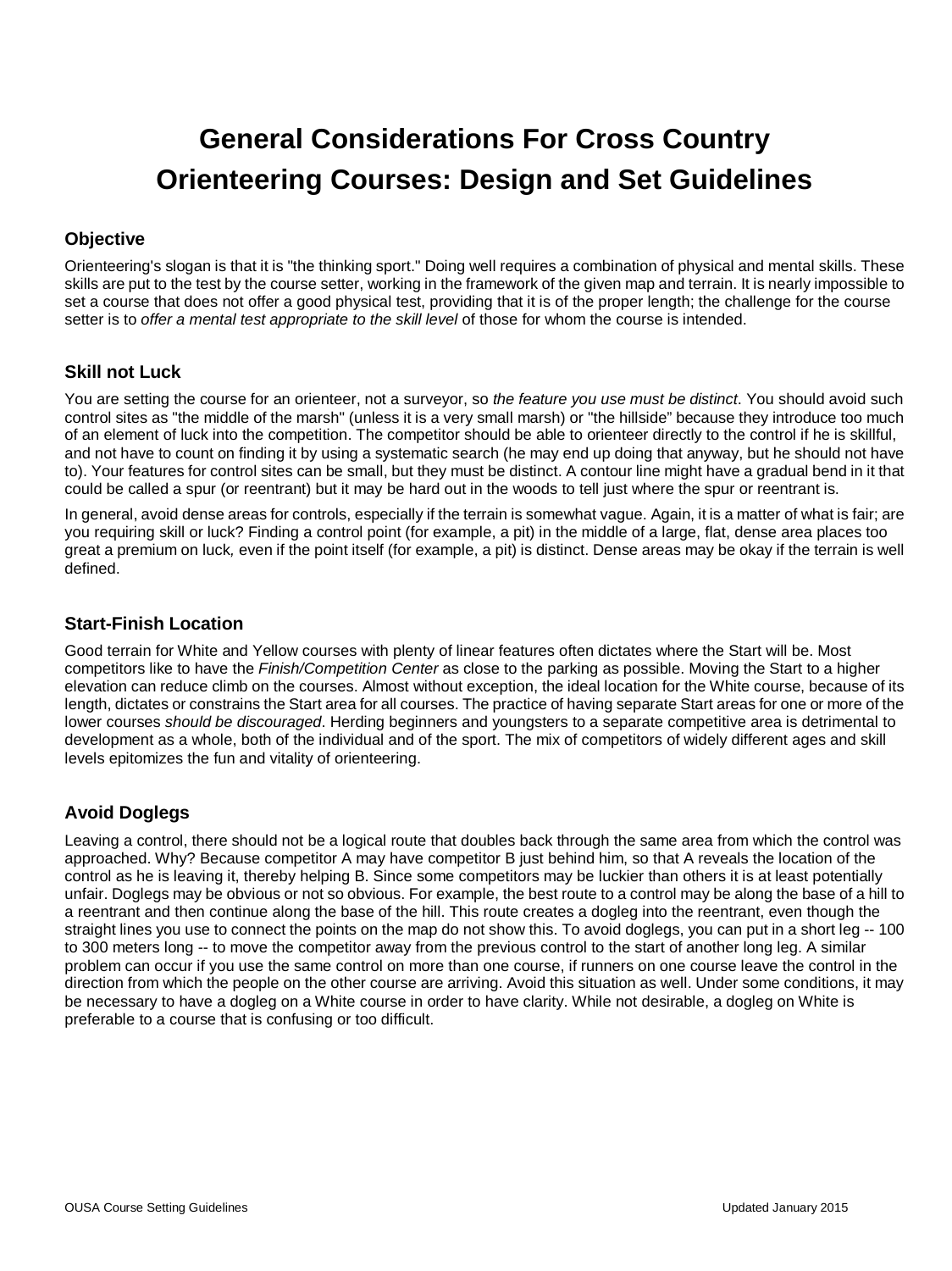#### **Avoid Dangerous Areas**

Avoid including dangerous areas such as cliffs with poor visibility, sink holes, large areas of poison ivy or poison oak, or deep swamps. Remember, a White or Yellow runner may go into these areas accidentally, while a Red or Blue runner may be tempted to try a dangerous short cut.

#### **Controls on Similar Features**

Have no *less than 60 meters distance between any two controls* on different courses if the features are similar enough to be confused at all and no less than *30 meters* between any two controls on different courses *regardless of the feature*. For Sprint courses (on 1:5000 or 1:4000 maps) the minimum control spacing is 30 meters on similar features and 15 meters regardless of the feature.

# **Optimum Route and Climb**

Determine the "optimum route" that an orienteer would take on all of your courses. Measure its length in meters with the edge of a piece of paper or a string. Then count how many contour lines this route crosses going uphill. Multiply this number of contour lines by the contour interval in meters. This "climb" *should normally not exceed 4%* of the optimum route distance. For example, a 6.7km Red course with an optimum distance of 7.5km should normally not have over 300 meters of climb. If it does, change your course so that there is less climb. Try a design that offers contouring along hillsides as the optimal route. A longer walk to get to a higher Start area can also help.

# **Split Courses**

If for some reason you are having multiple courses for any level, try to make them very similar in length, climb and number of controls. *The first control must not be the same for any two courses*.

# **Course Purpose**

For the design of the less difficult courses, it is important to be mindful of three overriding considerations which distinguish these courses from the advanced courses (Brown, Green, Red and Blue):

- 1. While as a general rule the advanced courses each should be designed to be as technically difficult as terrain and map permit (and of equal technical difficulty), each of the lower courses -- White, Yellow and Orange -- must be designed to fit a distinct range of technical difficulty.
- 2. Because each of the lower courses is an A level or championship course for certain classes, the correct design of such courses is just as important as that of the advanced.
- 3. Because beginners and developing orienteers spend at least a season or two (usually longer) running the lower courses, it is especially *important to the development and success of the sport* that these courses be well designed.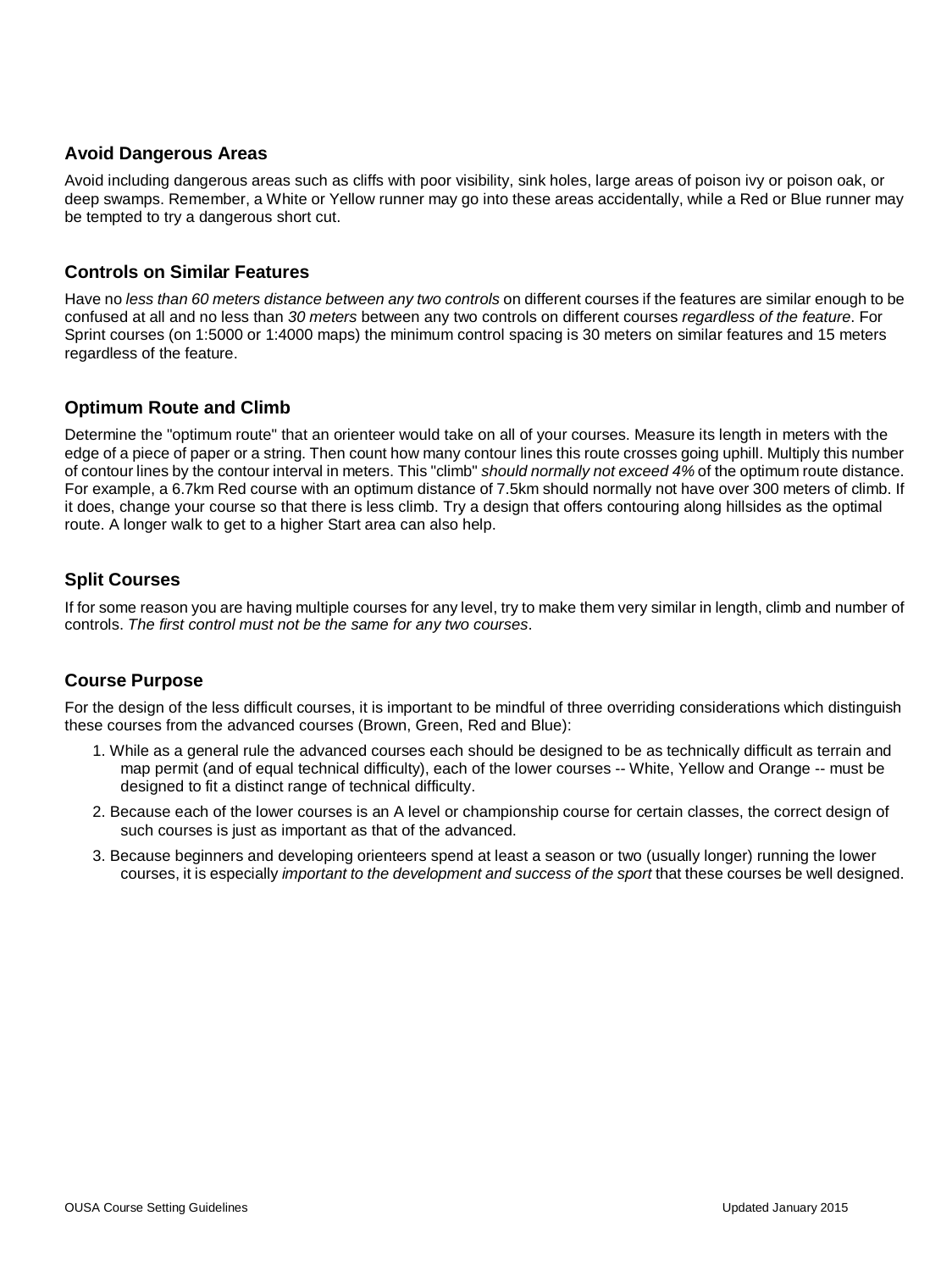#### **White Course**

Winning time: Sprint 12-15 min, Middle 20-30 min, Long 20-30 min, Classic 20-30 min.

The White course should be designed for people who may have no orienteering experience and have had perhaps *15 minutes of instruction* before setting out. While it is the championship course for M-12 and F-12, the major complaints about White courses have been that they were too difficult.

A White course must be designed in a section of the map which has an appropriate sequence of linear features, where the mapping is absolutely accurate and where, preferably, there is an interesting variety of topographic features. An ideal example would be a small lake, which can be circumnavigated without fear of losing one's way and with the expectation of a good trail system and interesting features. Usually the area of the map having the most trails is best for White course location.

- 1. An Easy Start. Make the first two or three points particularly easy. This allows the competitor to get familiar with the map and keeps him from getting discouraged from the very beginning. The first control should be as simple as possible -- in fact; *it can even be visible from the starting point*.
- 2. <u>Linear Features</u>. Generally, the terrain you use for a White course should be "friendly," with lots of good handrails, no excessively rugged features, etc. Keep every leg along well-marked trails or a similar linear feature such as a road, a stone wall, a field edge, a stream or the like (trails are much preferred, however).
- 3. Short Legs . Generally the legs should be kept fairly short -- certainly *no more than 400 meters*. It is better to have six to eight short legs than three or four long ones. On the other hand, don't use twenty legs each 100 meters long.
- 4. <u>Large features</u> for control points. Make the difficulty of the control fit the course. Use large, obvious features -- top of a big, distinct hill, rather than the backside of a three-meter knoll; a trail junction rather than a reentrant. <u>Rarely,</u> therefore, will a control be suitable for both the White course and the Orange course.
- 5. Avoid vague and dense areas</u>. As with any course, the features you choose for control sites must be distinct; even large features can be vague, as for example the top of a large flat-topped hill. Also, if you pick precise spots, you will get fewer comments about controls being a little bit off. <u>Never</u> put a White control in a <u>dense area</u>.
- 6. Very simple route choices. It is not necessary to have a route choice on a White course, but sometimes it is nice to offer a little toward the end. The options should be rather simple. Remember, people on the White course may take routes that you would never dream of! A good example would be a leg having a long, safe route (e.g., along a trail) and a shortcut (through woods, along a stream, etc.), provided there is no danger of getting seriously lost. Such a design introduces some elementary navigation factors and adds challenge and variety. If necessary, a leg can be run through the woods guided by streamers, but this should be used only in exceptional circumstances where needed to optimize distance due to lack of linear features.
- 7. <u>No Use of Compass</u>. Avoid directions or features that require the use of a compass. A White course should be able to be completed without having to use a compass.

# **Yellow Course**

Winning time: Sprint 12-15 min, Middle 25-35 min, Long 30-45 min, Classic 25-40 min.

The Yellow course is designed for males or females who are 13 to 14 years old and for older orienteers who are relatively new to the sport. It offers the beginning orienteer an initial experience with the application of orienteering techniques, and the course designer should make an effort to involve as many fundamental skills as possible -- compass, map reading, distance measurement and pace:

- 1. <u>Basic Design</u>. Just as with White, it is critical that the Yellow course be set in an area having well-mapped, clear features. It is vital to appreciate that, in several senses, the basic difference from White is that Yellow takes the runner from the trail into the woods. While trails can be used for a route on a Yellow leg, an off-trail route should also be available for the same leg.
- 2. <u>Easy Start</u>. Make the first two or three controls relatively easy so that the competitor may become familiar with the map.
- 3. <u>Easy Course</u>. Yellow should still be an easy course. The technical difficulty for Yellow is confined to a rather narrow range whose objective is accomplished by the use of a handrail for much of each leg's length, with a catching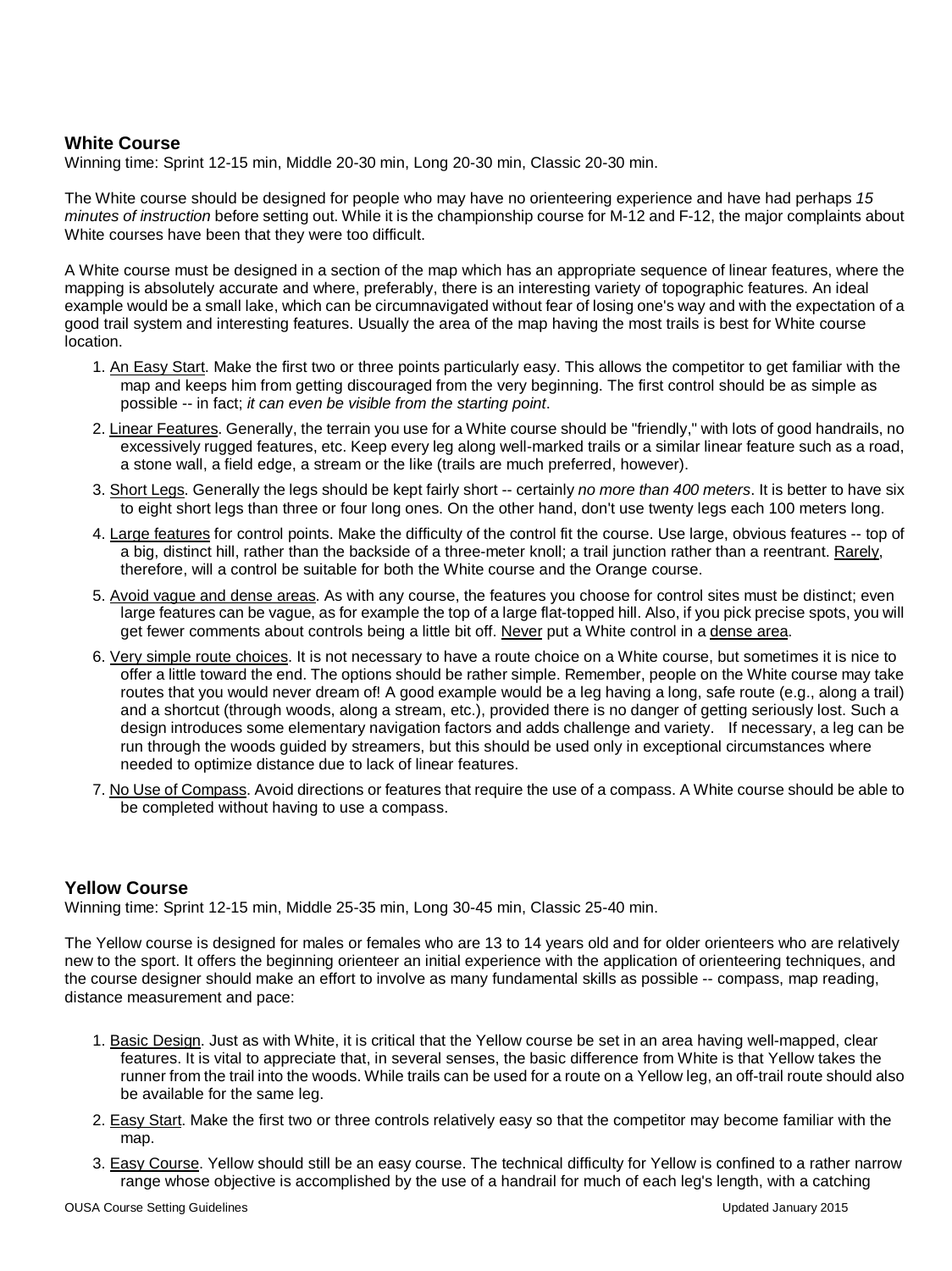feature near each control (within 25-50m). The best Yellow legs are along handrails such as streams, ridges, and vegetation boundaries or stone walls.

- 4. Variety of lengths of legs. Vary the lengths of the legs, but tend toward keeping them short. *The maximum length should be about 600 meters*. Legs should be longer than for White; usually 200-400 meters is good for Yellow.
- 5. <u>Large features for control points</u>. Use large features within visual distance and rather obvious features, such as a large boulder near a trail junction, on top of a hill, north side of pond. When a point feature is used, it should be within visual distance of a large feature.
- 6. <u>Route Choice</u>. As with White, again some challenge can be used by shortcuts through open woods, but only if the distance is relatively short (up to 200m, at most), and provided a catching feature exists. And even in such cases, a longer "safe" route should also exist.
- 7. Control placement. Put each control on or just after an obvious collecting feature. If the control is not on a collecting feature, put it within 100 meters of one, preferably just after it.
- 8. <u>Catching Features</u>. If a control is not on a collecting feature, a catching feature must be within 100 meters after the control.
- 9. Avoidance of Dense Areas. Never put a Yellow control inside of a dense area.
- 10. Limited Use of Compass. A Yellow course should be able to be completed with minimal the use of precision compass. A leg where use of a compass could result in a faster route is appropriate; however, that leg should have a reasonable route where a compass is not required.
- 11. <u>Shared Controls</u>. The practice of sharing a leg or control with White or Orange should be avoided, especially if a large turnout is expected. Because each of the three lower courses has a *discrete range of technical difficulty*, overlaps invariably cause compromise with correct standards.

#### **Orange Course**

Winning time Sprint 12-15 min, Middle 25-35 min, Long 40-55 min, Classic 35-50 min..

- 1. Moderately but not extremely difficult navigation. The controls and best routes should invite the intermediate orienteer away from strong collecting features (roads, trails) that the beginners must rely on. However, *the penalty for navigational errors should not be extreme*. An Orange control may be placed in an area of intricate small features, but only if there is at least one good attack point nearby (preferably several) to help the competitors find it, and also a catching feature nearby to which they can "bail out" if they become confused.
- 2. Route Choice . Set a course that *forces the orienteer to make decisions constantly*. Make sure that the competitor must continue to pay attention and think in order to execute his choice properly -- it should not be, for example, just a matter of choosing which one of two main roads to follow for one kilometer. The best Orange legs require, and reward, constant navigation. Handrails should be more suitable than for Yellow -- e.g., a long, broad reentrant. Rather, the runner should pick off point markers (cliffs, boulders, knolls, marshes, etc.) as he proceeds along his chosen route. A trail -- or a road -- run should seldom be the best choice.
- 3. <u>Variety</u>. For variety, easy legs near Yellow in difficulty should be mixed with challenging, more advanced; in addition, a mix of short (200-300m) and longer (500-600m) legs is desirable. It is important that the whole course contains as much variety as feasible. This variety should also cover *control features*, *direction, route choice and navigational problems*.
- 4. Control Features. The control feature should be fairly prominent, unless a good attack point and catching features are nearby. The Orange runner should be forced to *use all of his orienteering skills* in the overall course.
- 5. <u>The fastest time appropriate to the format</u>. Keep in mind that some very skillful -15-16 runners will be on Orange: so the course must not be too easy. A typical mistake is failure to reduce length due to climb, difficult footing (rocks) and slow run (fight).
- 6. Precision Compass, Measure and Pace. Legs requiring nothing but precision compass, measure and pace should be limited to one or two.
- *7.*  Difficult Controls. Difficult controls may be used, but a good attack point should be *within 50 to 200 meters.*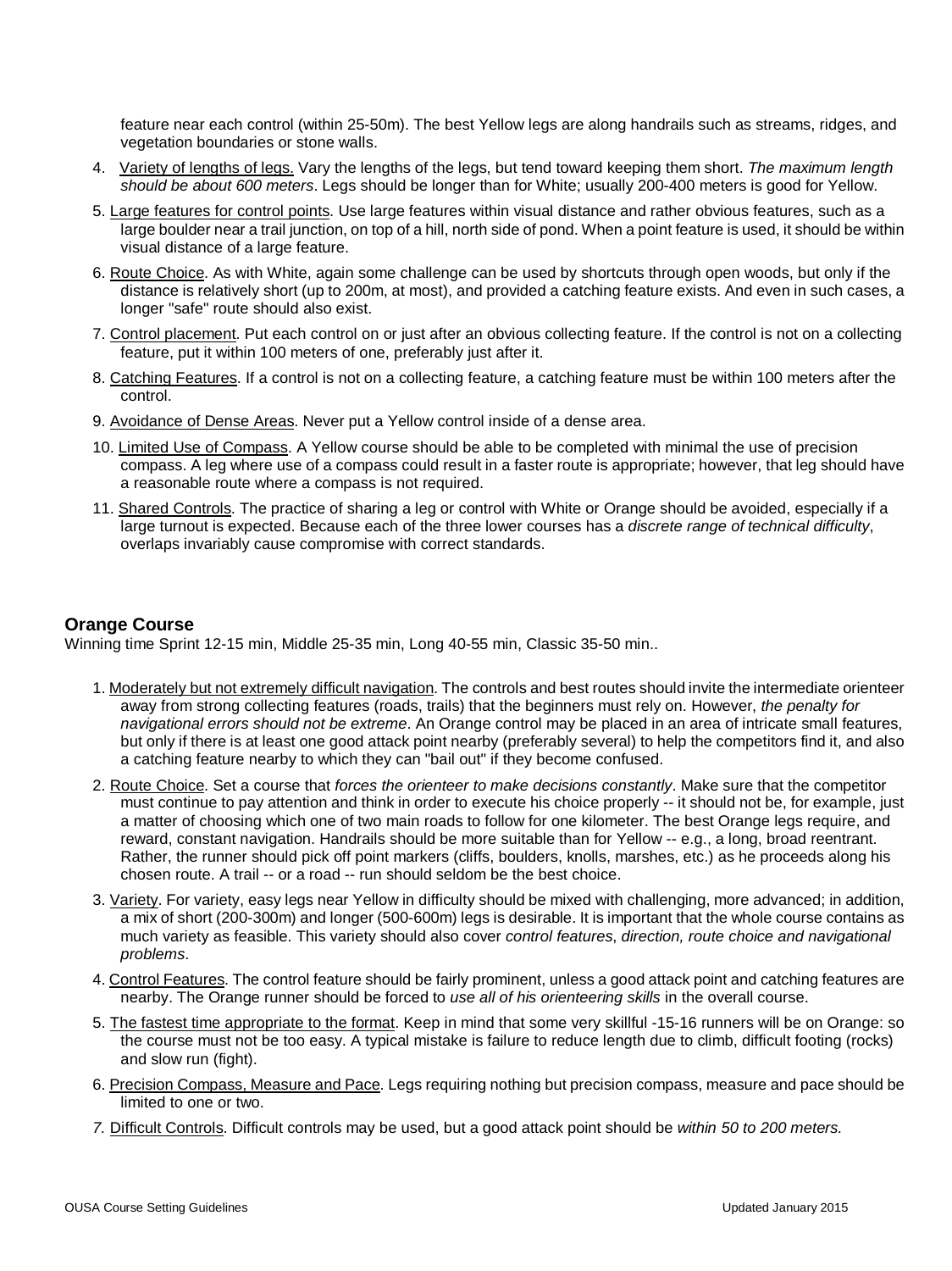#### **Brown, Green, Red and Blue Courses**

Winning times: Brown: Sprint 12-15 min, Middle 25-35 min, Long 45-55 min, Classic 40-50 min. Green: Sprint 12-15 min, Middle 25-35 min, Long 50-65 min, Classic 45-55 min. Red (except F21): Sprint 12-15 min, Middle 25-35 min, Long 70-90 min, Classic 60-75 min. Red (F21): Sprint 12-15 min, Middle 30-40 min, Long 70-90 min, Classic 60-75 min. Blue: Sprint 12-15 min, Middle 30-40 min, Long 80-100 min, Classic 70-80 min.

The advanced courses should be set so that the very experienced orienteer is well challenged. The element of luck should be eliminated if possible. The Brown, Green, Red and Blue courses all should be of the same technical level -- difficult. General requirements are the same; however, special consideration noted at the end of this section is required for Brown.

- 1. <u>Start</u>. Choose the Start for Brown, Green, Red and Blue courses with regard to proximity to a good White/Yellow course area with lots of trails and linear features. In hilly areas, place the Start at a high elevation to help minimize unnecessary climb on the courses.
- 2. Course Length. Try to keep your course length reasonable, especially on hilly courses or in thick vegetation, to meet these times. Remember that it is "expected winning time" which is decisive in determining course length. Try not to over set courses. [Use previous course results if available and talk to previous competitors who have used this terrain to gage length and climb.]
- 3. Control Feature Size. Avoid large features, which are usually very easy to find such that the competitor does not need to use precision skills. *Too big a feature* might be the top of a large hill, the edge of a large clearing, a point along a trail or stream (if there are any confusing trails or streams, this could be okay), etc. In fact, having a control *within 50-75 meters of a big feature* is probably too easy as well. Use small features -- boulders, cliffs, small reentrants, spurs and knolls, small marshes, depressions, etc.
- 4. Controls too close to attack points. Placing a control soon after a collecting feature, for example, 100 meters after a road, will usually make it too easy to find even if the feature is small. Furthermore, the competitor will probably be able to run to the road without thinking, making the leg too easy. Instead, place the control some *200 meters before the road*. That way the less skilled orienteer will have to cover the extra 400 meters if he must use the road to find his bearings. Collecting features are long features lying across the competitor's direction of travel, such as roads, large trails, streams, ridges, clearings, large marshes, etc. Concentrate on this: if the competitor uses them to make his route or his navigation easier, make him travel farther out of his way. *Don't make the direct route the easier route*.
- 5. <u>Lost Kilometers</u>. Any parts of a course that require little or no thinking, merely physical effort, should be avoided as much as possible. If a control is on top of a large hill, the leg becomes a hill-climb event instead of an orienteering event. If the control is placed right after a big collecting feature, the competitor can turn off his mind until he reaches the feature. If the best route is along a trail for several hundred meters, again the leg becomes a racing event requiring little or no thinking.
- 6. <u>Handrails</u>. Try to avoid having the routes parallel to obvious linear features such as roads, trails, streams, fences or power lines. To prevent a parallel route from simplifying the leg significantly keep such features more nearly perpendicular to your route unless the linear feature network is complex.
- 7. <u>Catching Features</u>. Advanced courses should not have controls placed too close to catching features. Controls should not be located beyond a catching feature; rather, any catching feature should be at least *200 meters beyond a control*.
- 8. Climb. Climb should normally not exceed 4%. See "Optimum Route" on the second page for computation method.
- 9. Long Legs . *For Classic/Long courses, include at least one* long leg (~600 meters on Brown and 800 meters or greater for the longer advanced courses). Courses should include multiple long legs if the terrain allows it.
- 10. Route Choice. Maximize route choice and navigation difficulties while minimizing the luck element and the lost/dead kilometers. The navigationally challenging route should be faster for those with good woods running skills than the "easy way around."
- 11. Variety. A good course offers variety in both controls and routes. The larger the number and the greater variety of <u>O-tests</u> built into a course, the greater the chance that luck is eliminated and the orienteer with the best ability wins.
- 12. Brown Course. Some orienteers on this course may have some vision problems and only limited leg strength. The climb should be closer to 3%, at most 4%. Tough and dangerous areas must be avoided. While it must be less demanding physically, the Brown course should require the maximum in orienteering skills. Since vision may be a major problem for the older orienteer, try to keep controls out of areas that have *much fine detail* on the map so that finding the control is by skill rather than luck.